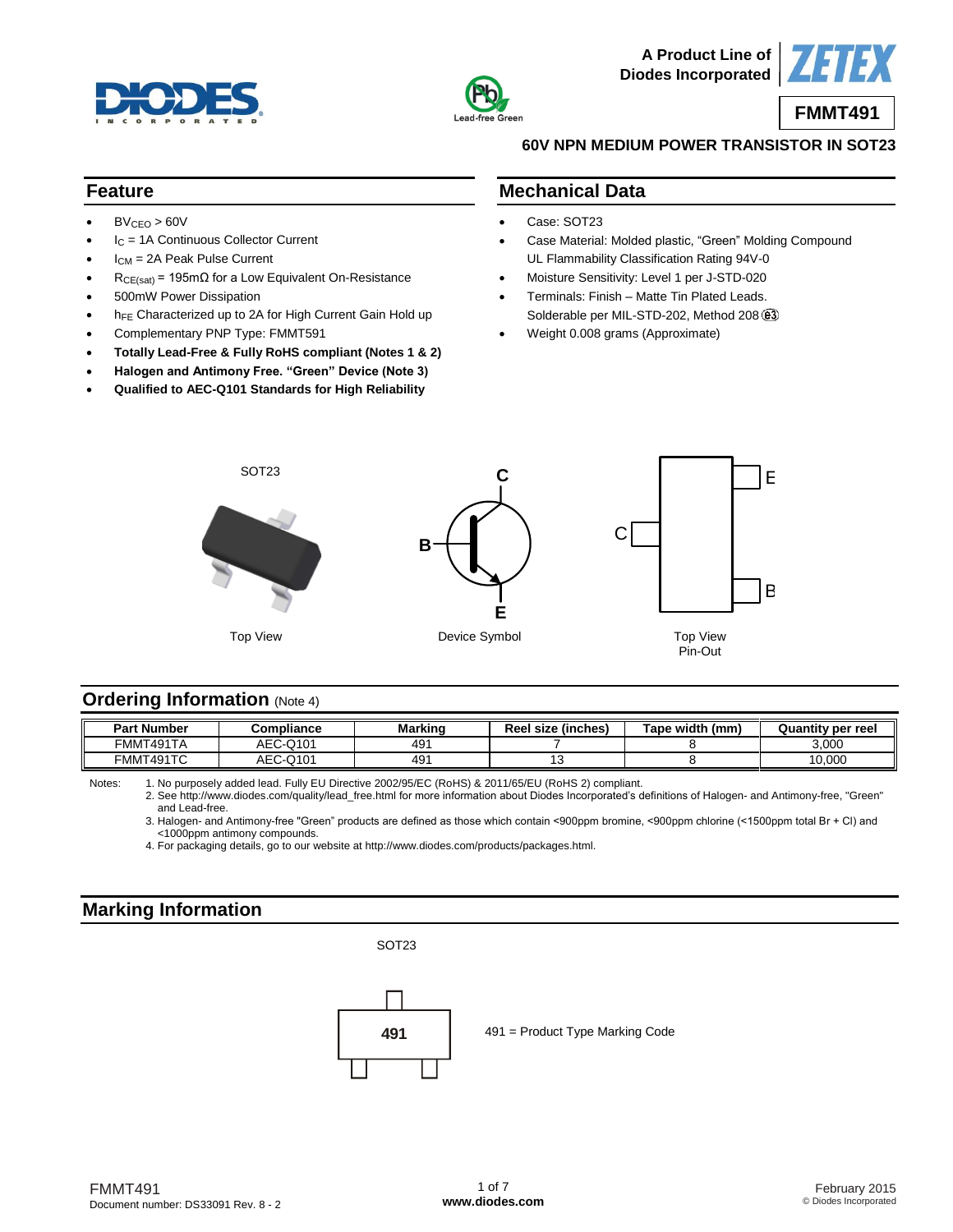



# **FMMT491**

## **Absolute Maximum Ratings** (@T<sub>A</sub> = +25°C, unless otherwise specified.)

| <b>Characteristic</b>        | Symbol                 | Value | Unit |
|------------------------------|------------------------|-------|------|
| Collector-Base Voltage       | <b>V<sub>CВО</sub></b> | 80    |      |
| Collector-Emitter Voltage    | <b>V<sub>CEO</sub></b> | 60    |      |
| Emitter-Base Voltage         | <b>VEBO</b>            |       |      |
| Continuous Collector Current |                        |       |      |
| <b>Peak Pulse Current</b>    | <b>ICM</b>             |       |      |
| <b>Base Current</b>          |                        | 200   | mA   |

#### **Thermal Characteristics** (@T<sub>A</sub> = +25°C, unless otherwise specified.)

| <b>Characteristic</b>                            | Symbol         | Value           | Unit |
|--------------------------------------------------|----------------|-----------------|------|
| Power Dissipation (Note 5)                       | P <sub>D</sub> | 500             | mW   |
| Thermal Resistance, Junction to Ambient (Note 5) | $R_{\theta$ JA | 250             | °C⁄W |
| Thermal Resistance, Junction to Lead (Note 6)    | $R_{AJL}$      | 197             | °C/W |
| Operating and Storage Temperature Range          | Tj. Tstg       | $-55$ to $+150$ | ∘∩   |

# **ESD Ratings** (Note 7)

| Characteristic                              | Svmbol         | Value | Unit | <b>JEDEC Class</b> |
|---------------------------------------------|----------------|-------|------|--------------------|
| IElectrostatic Discharge - Human Body Model | <b>ESD HBM</b> | 4.000 |      | ЗΑ                 |
| Electrostatic Discharge - Machine Model     | <b>ESD MM</b>  | 400   |      |                    |

Notes: 5. For a device mounted with the collector lead on 15mm x 15mm 1oz copper that is on a single-sided 1.6mm FR4 PCB; device is measured under still air conditions whilst operating in a steady-state.

6. Thermal resistance from junction to solder-point (at the end of the collector lead).

7. Refer to JEDEC specification JESD22-A114 and JESD22-A115.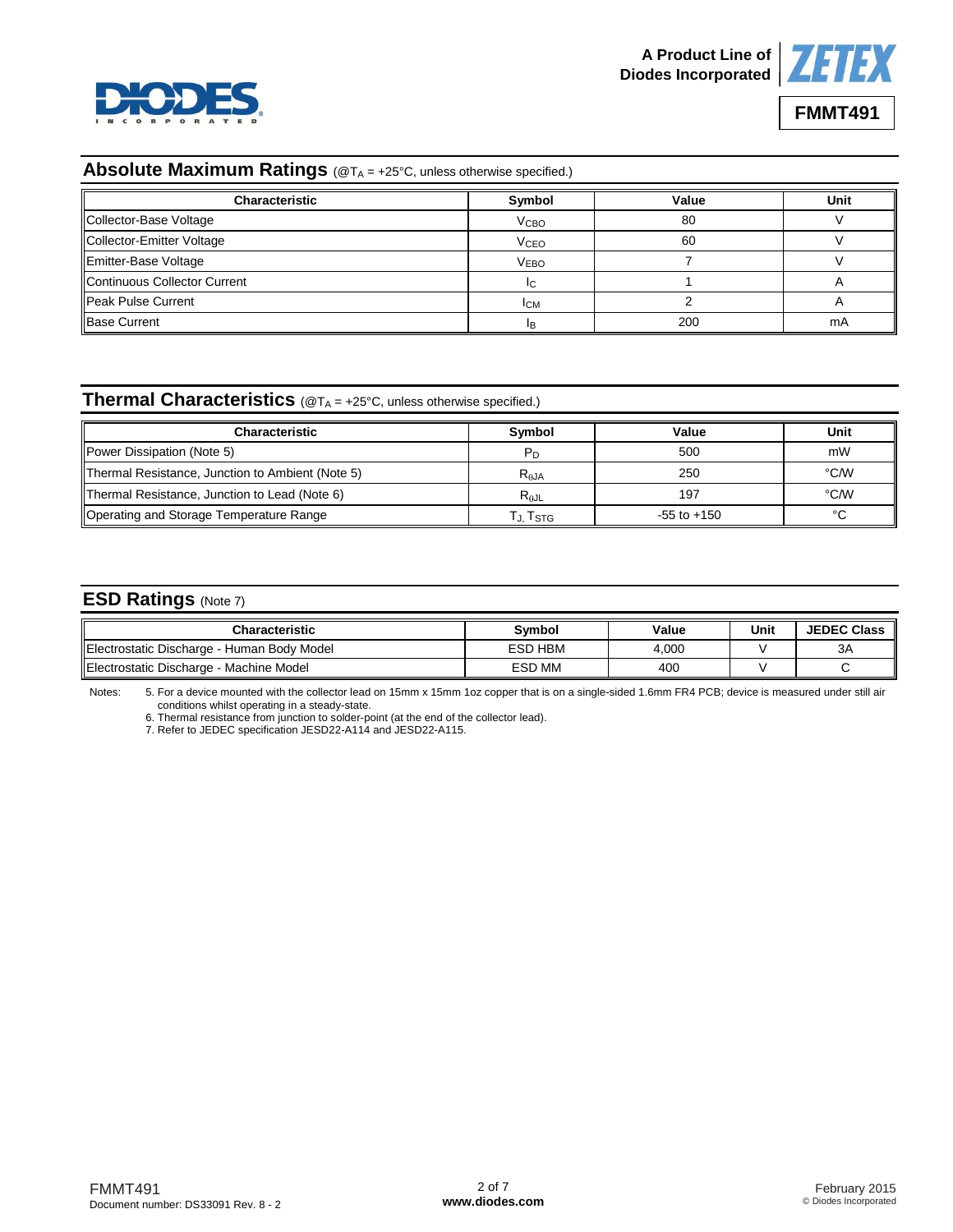



## **Thermal Characteristics and Derating Information**







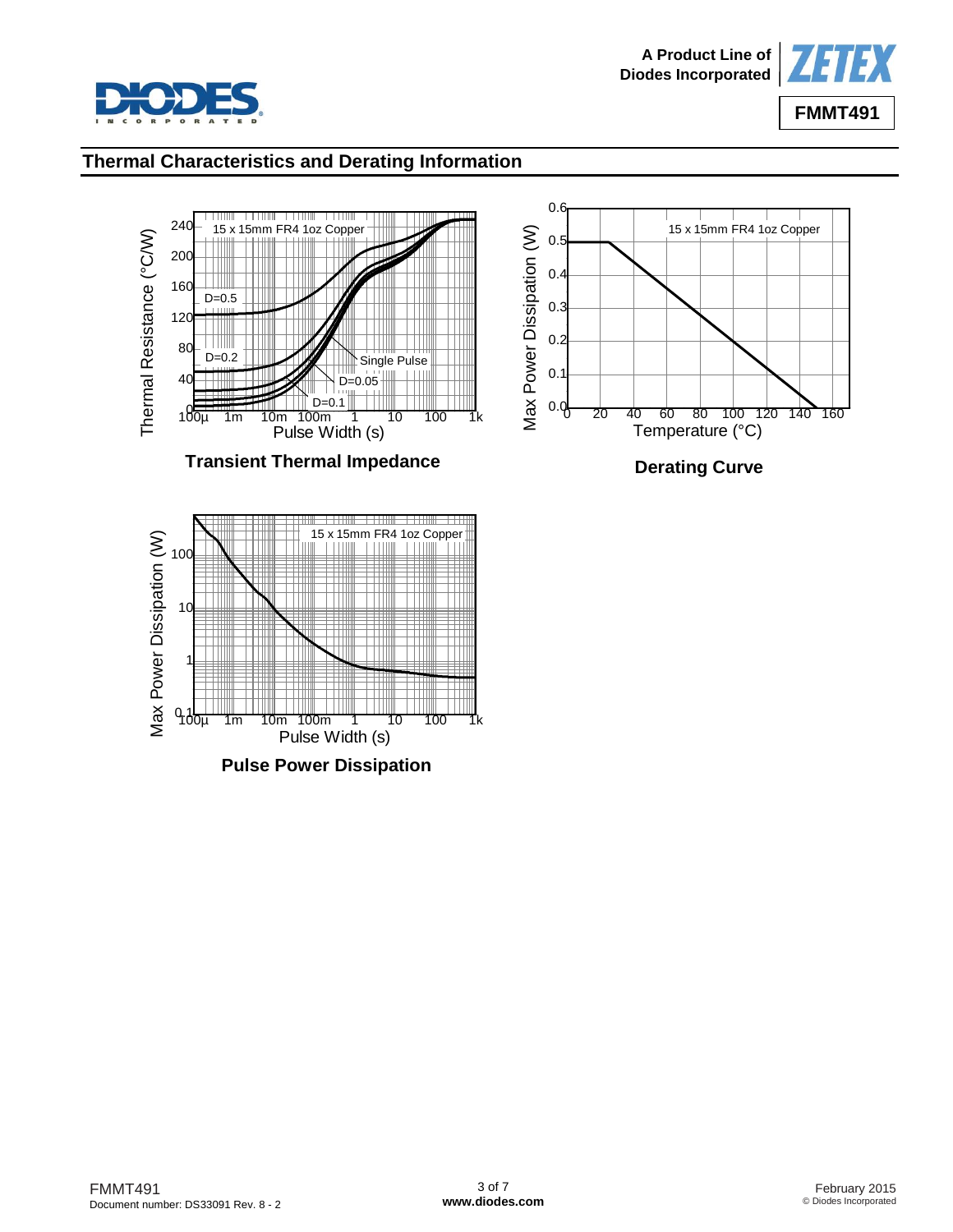



**FMMT491**

## **Electrical Characteristics** (@T<sub>A</sub> = +25°C, unless otherwise specified.)

| <b>Characteristic</b>                          | Symbol                  | Min | <b>Typ</b> | Max  | Unit       | <b>Test Condition</b>                            |
|------------------------------------------------|-------------------------|-----|------------|------|------------|--------------------------------------------------|
| Collector-Base Breakdown Voltage               | <b>BV<sub>CBO</sub></b> | 80  |            |      | V          | $IC = 100µA$                                     |
| Collector-Emitter Breakdown Voltage (Note 8)   | <b>BV<sub>CEO</sub></b> | 60  |            |      | V          | $IC = 10mA$                                      |
| Emitter-Base Breakdown Voltage                 | <b>BVEBO</b>            | 7   | 8.1        |      | V          | $I_E = 100 \mu A$                                |
| Collector Cutoff Current                       | Iсво                    |     | $<$ 1      | 100  | nA         | $V_{CB} = 60V$                                   |
| <b>Emitter Cutoff Current</b>                  | <b>I</b> EBO            |     | $<$ 1      | 100  | nA         | $V_{FB} = 5.6V$                                  |
| Collector Emitter Cutoff Current               | $I_{CES}$               |     | $<$ 1      | 100  | nA         | $V_{CE} = 60V$ , $V_{CES} = 60V$                 |
|                                                |                         | 100 | 140        | —    |            | $I_C = 1mA$ , $V_{CE} = 5V$                      |
|                                                | h <sub>FE</sub>         | 100 | 150        | 300  |            | $I_C = 500mA, V_{CE} = 5V$                       |
| Static Forward Current Transfer Ratio (Note 8) |                         | 80  | 120        | —    |            | $I_C = 1A$ , $V_{CE} = 5V$                       |
|                                                |                         | 30  | 40         |      |            | $I_C = 2A$ , $V_{CE} = 5V$                       |
|                                                |                         |     | 100        | 150  |            | $I_C = 500 \text{mA}, I_B = 50 \text{mA}$        |
| Collector-Emitter Saturation Voltage (Note 8)  | VCE(sat)                |     | 160        | 250  | mV         | $I_C = 1A$ , $I_B = 100mA$                       |
| Base-Emitter Turn-On Voltage(Note 8)           | $V_{BE(on)}$            |     | 830        | 1000 | mV         | $I_C = 1A$ , $V_{CE} = 5V$                       |
| Base-Emitter Saturation Voltage (Note 8)       | $V_{BE(sat)}$           |     | 965        | 1100 | mV         | $I_C = 1A$ , $I_B = 100mA$                       |
| Output Capacitance                             | $C_{\rm obo}$           |     | —          | 10   | pF         | $V_{CB}$ = 10V, f = 1MHz                         |
| <b>Transition Frequency</b>                    | $f_T$                   | 150 |            |      | <b>MHz</b> | $V_{CE} = 10V$ , $I_C = 50mA$ ,<br>$f = 100$ MHz |

Note: 8. Measured under pulsed conditions. Pulse width ≤ 300µs. Duty cycle ≤ 2%.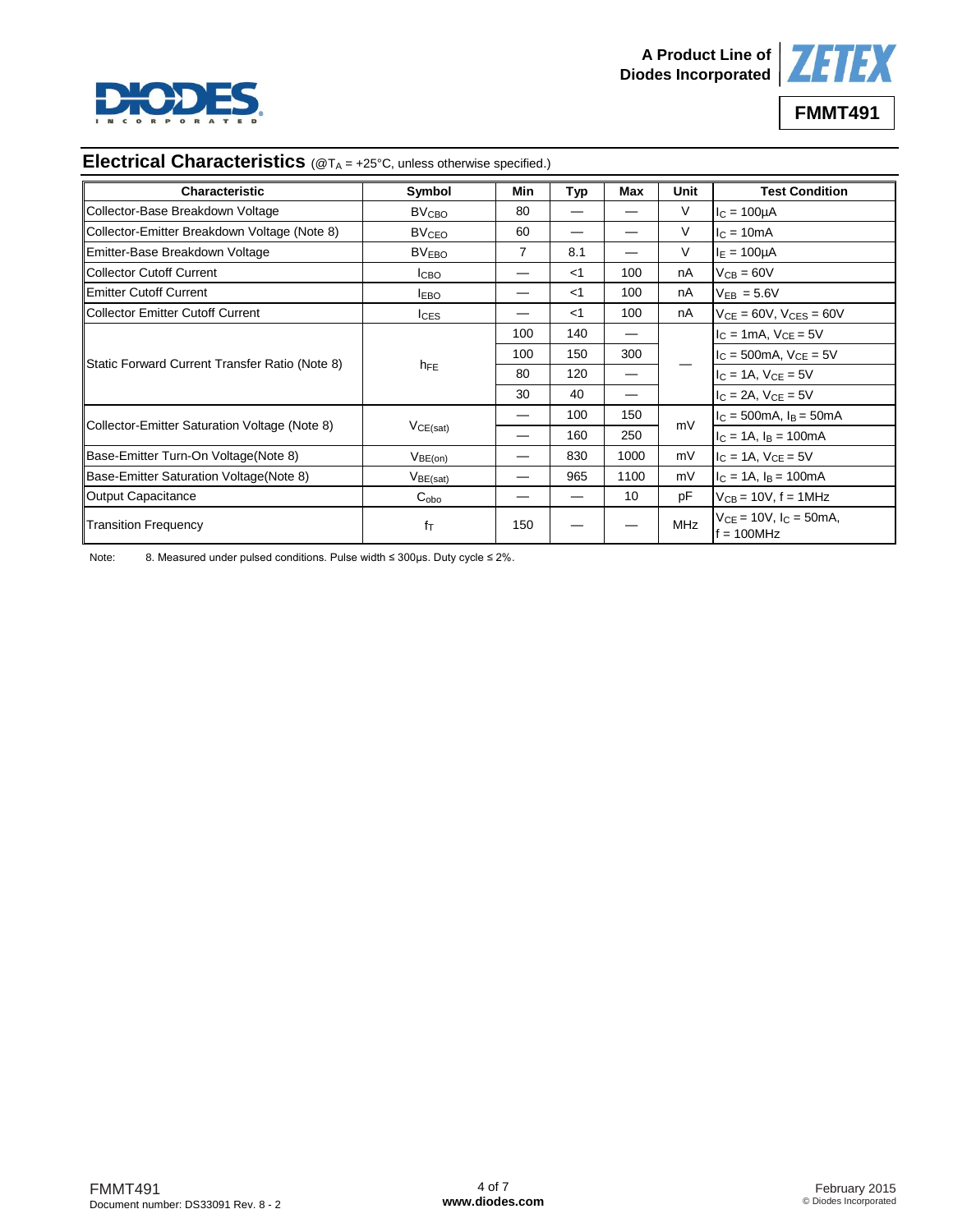



## **Typical Electrical Characteristics** (@T<sub>A</sub> = +25°C, unless otherwise specified.)

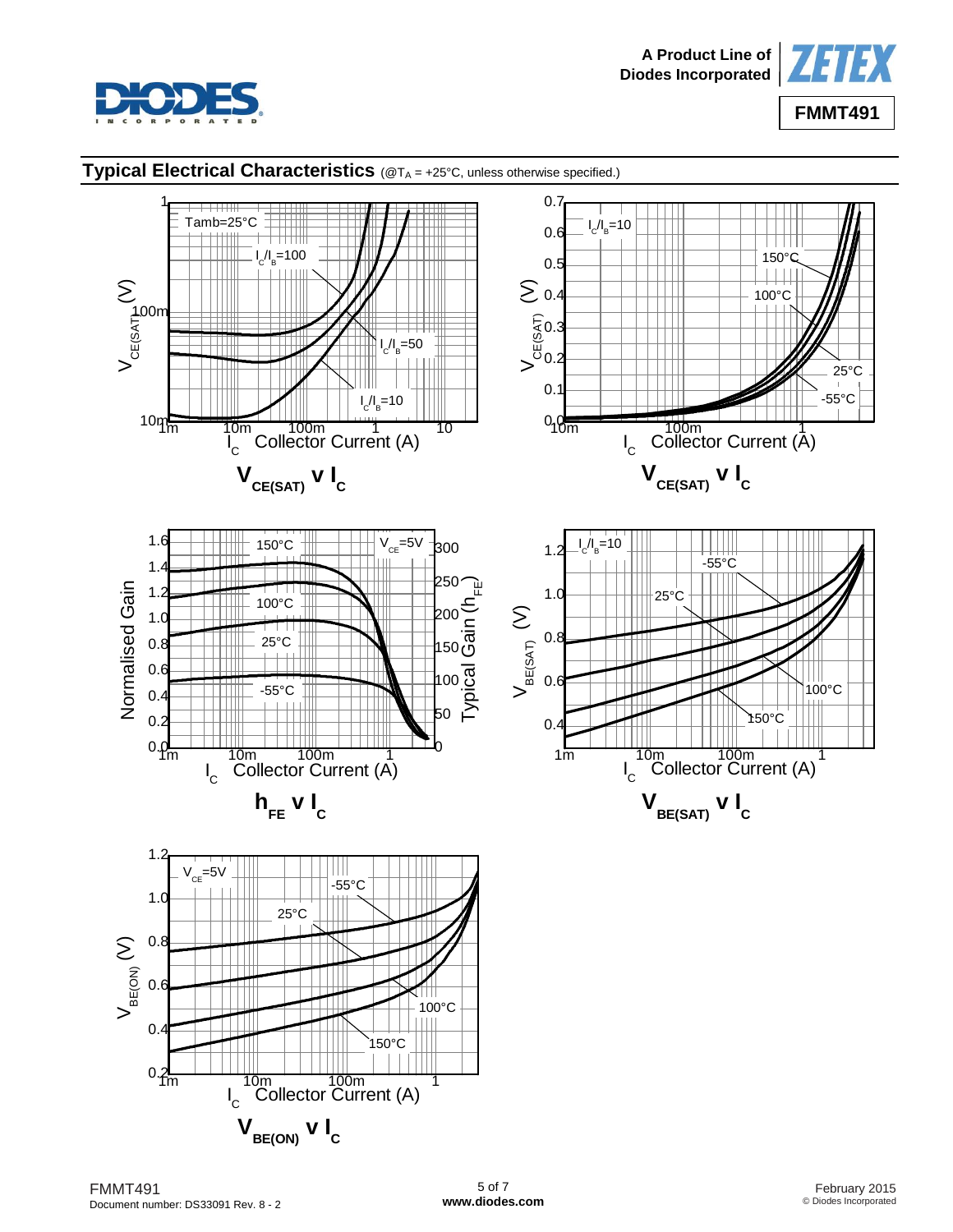



# **Package Outline Dimensions**

Please see AP02002 at [http://www.diodes.com/datasheets/ap02002.pdf fo](http://www.diodes.com/datasheets/ap02002.pdf)r latest version.



| SOT23                |       |       |       |  |  |
|----------------------|-------|-------|-------|--|--|
| Dim                  | Min   | Max   | Typ   |  |  |
| А                    | 0.37  | 0.51  | 0.40  |  |  |
| в                    | 1.20  | 1.40  | 1.30  |  |  |
| С                    | 2.30  | 2.50  | 2.40  |  |  |
| D                    | 0.89  | 1.03  | 0.915 |  |  |
| F                    | 0.45  | 0.60  | 0.535 |  |  |
| G                    | 1.78  | 2.05  | 1.83  |  |  |
| н                    | 2.80  | 3.00  | 2.90  |  |  |
| J                    | 0.013 | 0.10  | 0.05  |  |  |
| κ                    | 0.890 | 1.00  | 0.975 |  |  |
| K1                   | 0.903 | 1.10  | 1.025 |  |  |
| L                    | 0.45  | 0.61  | 0.55  |  |  |
| L1                   | 0.25  | 0.55  | 0.40  |  |  |
| М                    | 0.085 | 0.150 | 0.110 |  |  |
| a                    | 8°    |       |       |  |  |
| <b>Dimensions in</b> |       |       |       |  |  |

# **Suggested Pad Layout**

Please see AP02001 at [http://www.diodes.com/datasheets/ap02001.pdf fo](http://www.diodes.com/datasheets/ap02001.pdf)r the latest version.



| <b>Dimensions</b> | Value (in mm) |
|-------------------|---------------|
|                   | 2.9           |
|                   | 0.8           |
|                   | 0.9           |
| r                 | 2.0           |
| F                 | 1.35          |